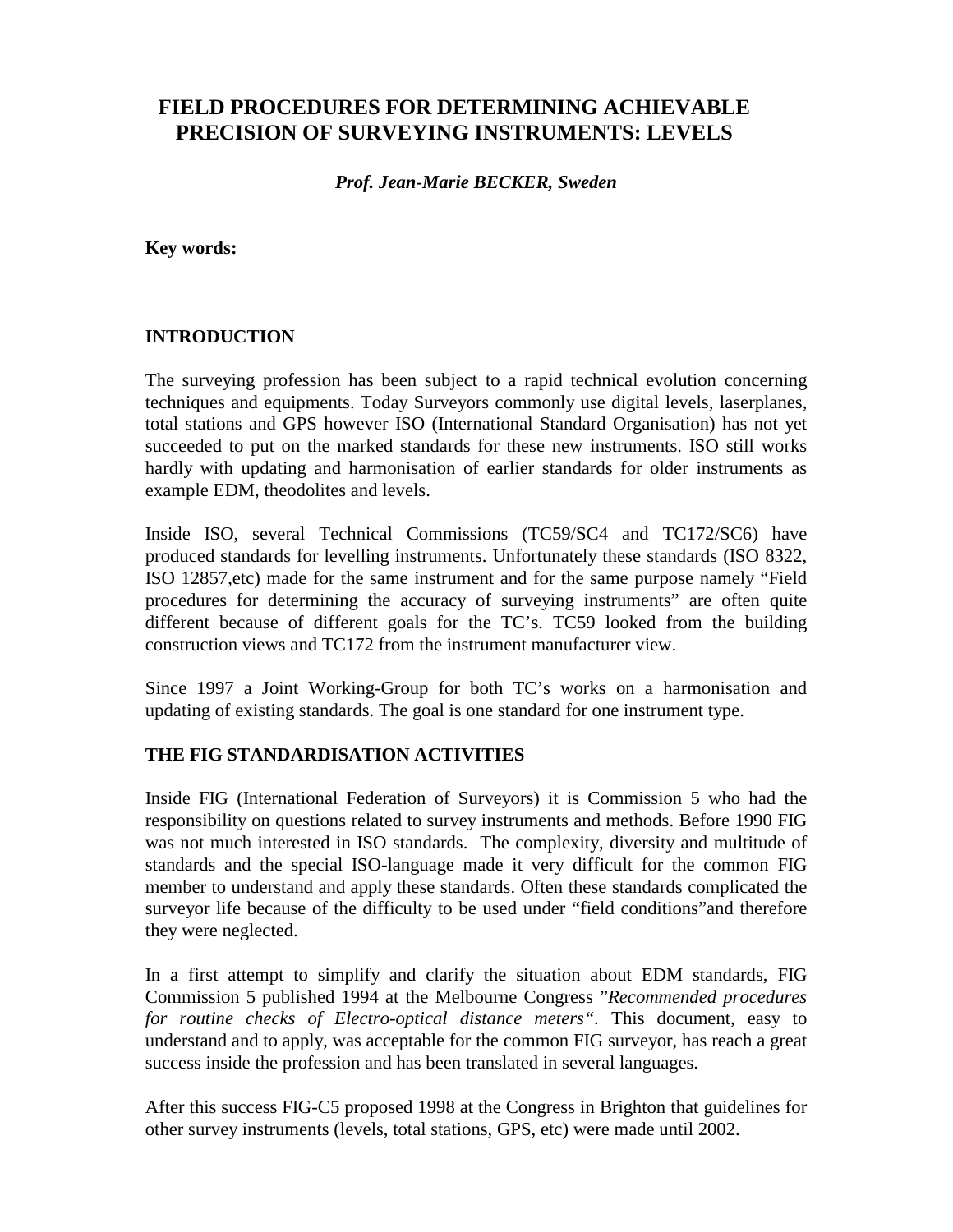FIG realised later one, after that EU (European Union) introduced its one CEN (Comité Européen de Normalisation) standards who are not only recommendations but laws regulating professional activities, the increasing importance of it and established 1997 a special Task Force on Standards to co-ordinate the standardisation activities inside FIG and with ISO. FIG is today also hardly involved in the activities of ISO TC 211. Several reports at this FIG C5 workshop will refer to the ISO and FIG activities on the common subjects.

After some years of collaboration FIG obtained 1999 the Class A liaison status to ISO/ TC 172 SC6 and TC59. Today several members from FIG-WG 5.1 are directly engaged in the work of ISO/TC 172 SC6 on the establishment of new standards. One of the projects concerns levels and is chaired by J-M Becker. A reviewed draft proposal has been discussed in Berlin March 1999 and sends to the national standard organisations for comment and approval. This standard will probably be finalised and published at the end of this year.

The following paper present firstly general and specific surveyor requests on standards, thereafter the recommended field procedures for the determination of the *achievable precision* with levelling instruments for different applications. Simplified and a full test procedures will be shortly described. For more details we recommend to read the incoming ISO standards.

## **OBJECTIVE OF THE STANDARDS**

The objective for the standards is to specify *field procedures* to be followed each time the achievable precision or "accuracy" for a given surveying instrument used together with its ancillary equipment (tripod, staffs, etc) has to be determined. This will allow the surveyor to investigate that the precision given by the measuring equipment is appropriate to the intended-measuring task.

# **FIG REQUESTS ON STANDARDS**

The common requests are as follow:

- only *one standard for each type of instrument (including its ancillary equipment)*
- who can be used *anywhere* and
- *whiteout* any *special* ancillary equipment (like instrument of higher order or collimator, etc)
- by *common field operators* (technicians as well as academics).

That is to eliminate confusions, difficulties in applications and in interpretations.

Before any fieldwork the surveyor has to answer to the following question:

 *"Can I achieve the required precision ("accuracy") in the project with my equipment, yes or no?"*

The answer depends from the components of *each survey team* involved (instruments, ancillary equipment's, personal), execution times, project specificity's, environmental conditions (meteorology, vegetation, groundsurface), etc. It is the complete *survey system* who is intended to be used who has to be checked.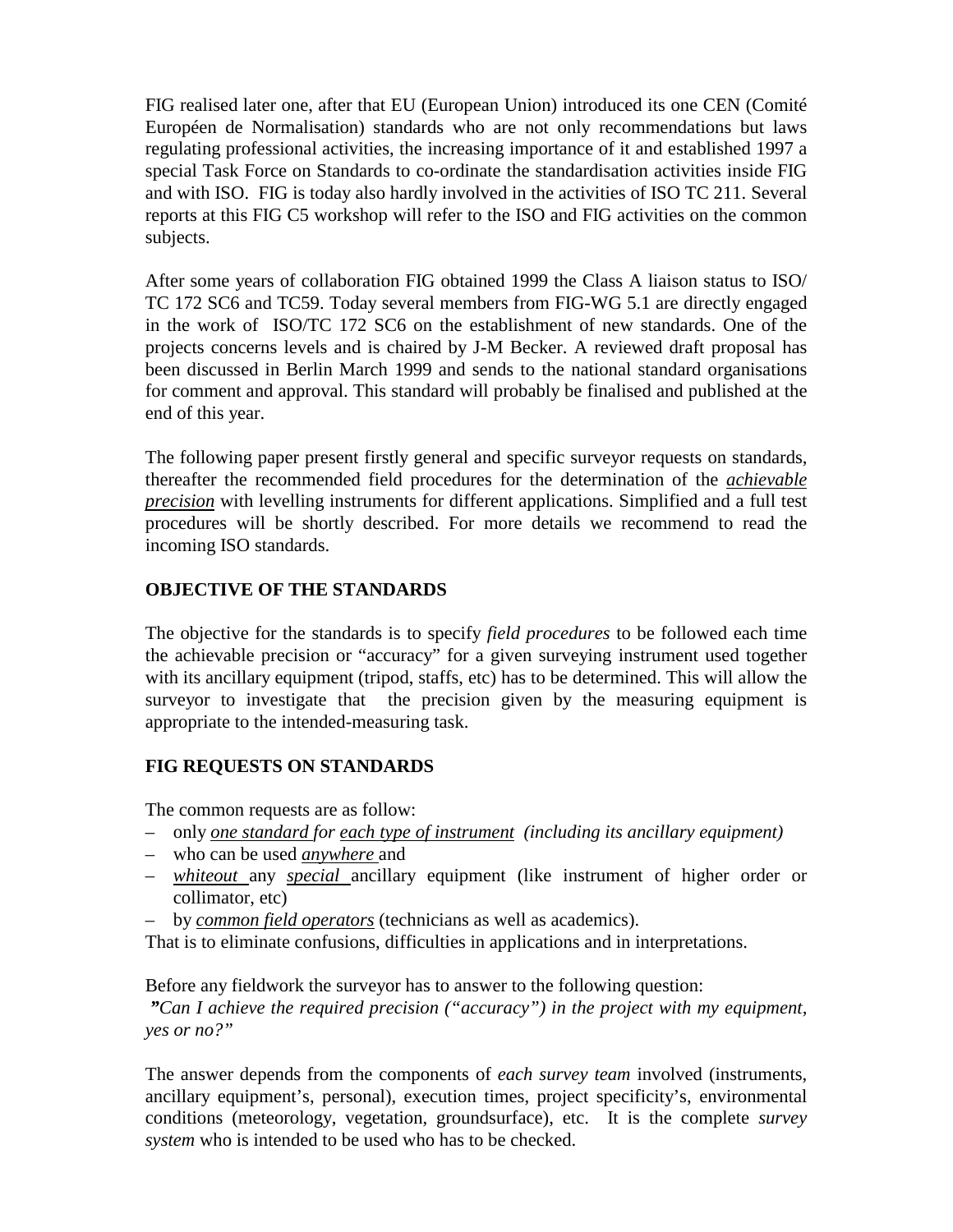

The question can also be more general concerning several teams, equipment's, projects, times, etc.

The Surveyor has to be convinced that if he apply the standards it will help him, otherwise he will not apply them. For these reasons the surveyor require *user friendly standards*, low time consuming for implementation (about ½ hour) (low-costs) with results easy to be interpreted.

## **FIELD PROCEDURES**

In general we follow the approach presented by FIG (1994) for EDM in several steps: Step 1: Deliverance checks of the instrument and its ancillary (at the reception) Step 2: Calibration (done in laboratory especially for the staffs and at regular time

intervals)

Step 3: Functionality test before each specific project: see proposed procedures

The two described procedures are designed for *field* and not for laboratory use. The results are specific for *each* determination and *representative only* for the *particular conditions* existing at that *time:* weather, environment, ground surface, equipment, staff members, etc. The equipment must always be acclimated to the environmental temperature and *adjusted before testing* in accordance with the manufacturer handbooks. (Step 3).

## **Simplified field test**

This test is based on a limited number of measurements (minimum 10) for check of the levelling equipment used especially on construction *workside where radial/polar measurements* with *unequal sight lengths* at each set-up are normal. Equal sight lengths are exceptions.

#### Establishment of a test line:

In a relatively plane area two points  $A \& B$  have to be monumented at a distance corresponding to the maximum and minimum sight length ranges that will be used inside each specific project. As example if the needed sight lengths inside a construction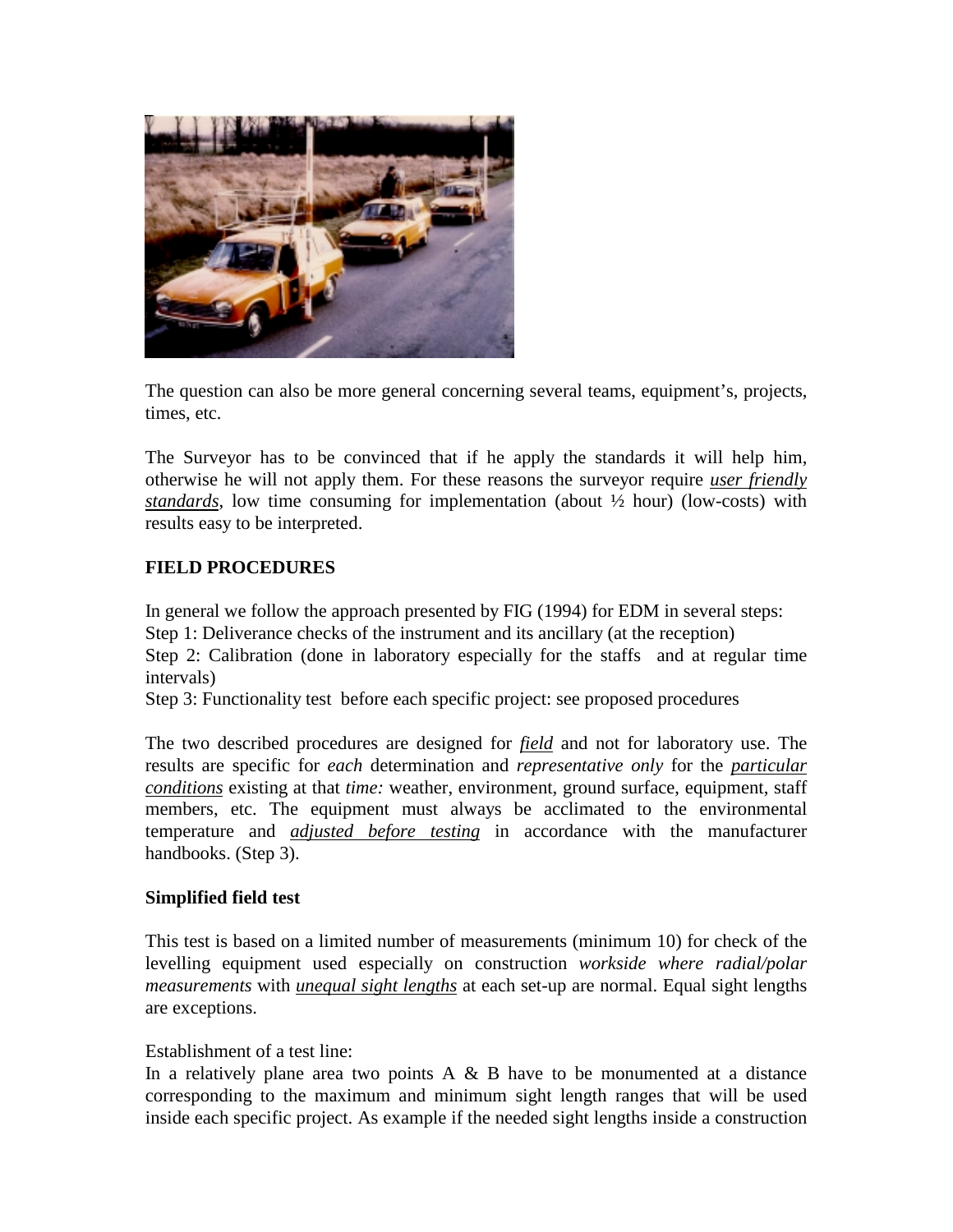project are between 10 and 50m, the distance for AB will be about 60m. Points A and B have to be stable during the test period.

The measurements are made in two different steps.

The *first* step with *equal site length* (30m) as a copy of the accurate test describes before but limited to 10 set-ups. The goal is to determine a *reference height difference* between A and B, value that is considered as the *true value* of the height difference of the levelled points A and B.

Staff A Set up 1 Staff B o----------------- 30 m ------------------- X ------------------ 30 m -------------------o

For the *second* step the instrument is placed so that the maximum eccentricity for the set-ups is used: in our example: 10m and 50m (See fig below).

Staff A Set up 2 Staff B Staff B o----- 10m -------X -------------------------------------------- 50m ------------------------------------o

Again all observations on both staffs A and B are made for 10 set-ups:

Evaluation of the results

Explanations for the calculation and the evaluation of the check are provided in the annexe.

## **The full test procedure**

This field method is proposed for the determination of the highest achievable precision using one specific type of equipment. Normally it is for *precise levelling* (linear applications) where high accuracy is demanded and the set-up observations are made with *equal lengths backwards and forwards.*

The accuracy will be expressed in terms of the *standard deviation of 1km double-run levelling*.

For its implementation we have to establish a test line AB of about 60m in a plane area with homogenous ground surface (gravel preferably) free from vegetation or other disturbing factors (water plane, grass). A and B have to be stable during the whole operations. The chosen site length will be 30m, which is the recommended distance for precise levelling in many countries. Note:

- A variation of 10% between the site lengths at each set-up can be accepted. That is a realistic tolerance compatible with normal field applications.
- Also greater site lengths (up to  $50 60$ m) can be used for the purpose of testing the equipment's capacity and range of accuracy or to fulfil specific project specifications.
- All factors specific for each test: equipment, ground surface, vegetation, weathers, operators, etc have to be documented.

#### The observations procedure:

The measurements are made in two sets with interchanging the positions of the staffs between A and B. Each set consists of *n-pairs of readings* (preferably 20) backwards to staff A - forward to staff B and vice-versa, resulting in n-height differences. Between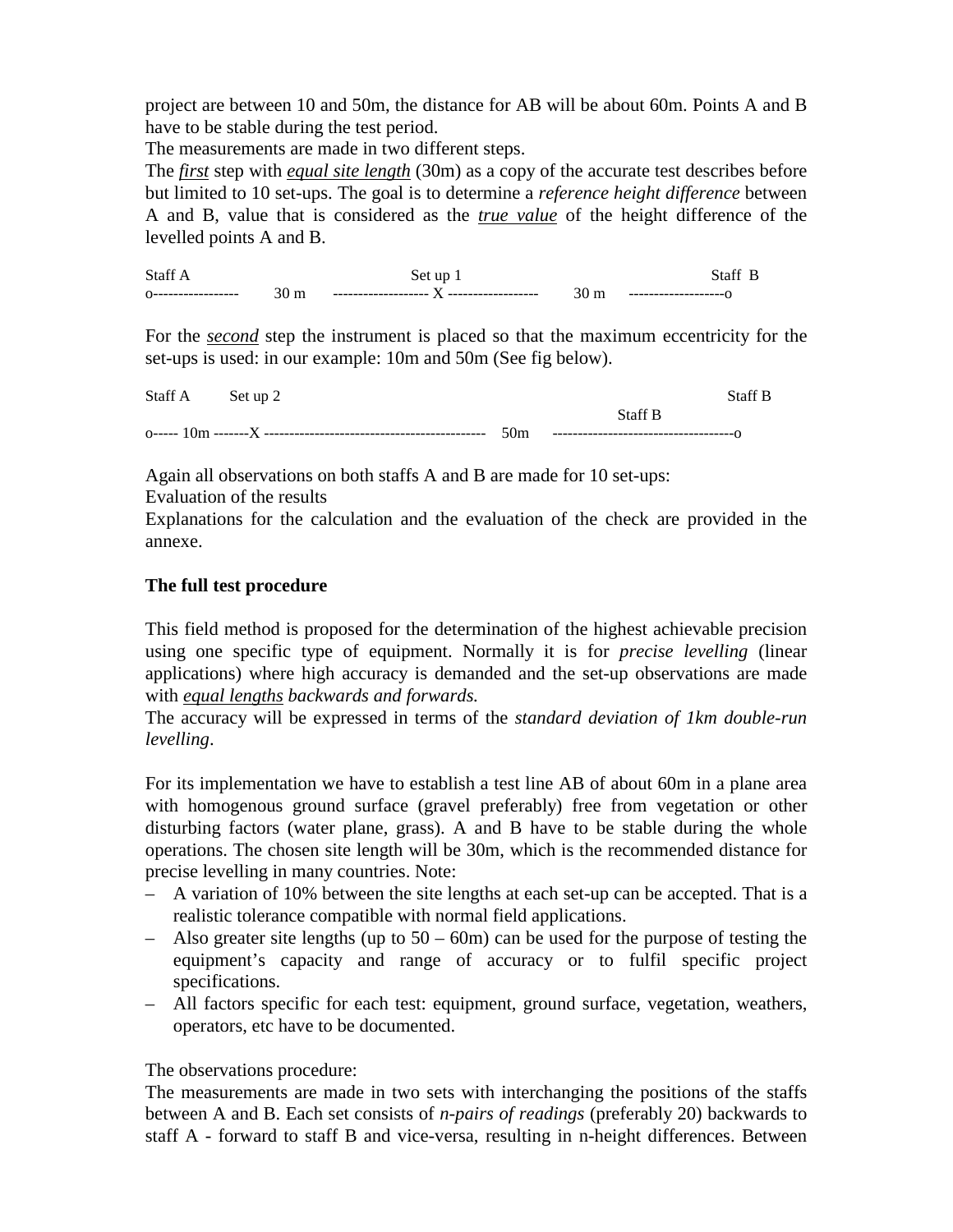each pair of readings *a new instrumental set-up* has to be made. All details about how to operate, calculate and evaluate are described in the coming standard with one example in appendix.

Evaluation of the results:

The results analyse is made with statistical tests helping the surveyor to decide if its equipment "yes or no" allow him to achieve the required "accuracy".

#### **CONCLUSION**

FIG-C5 is grateful that the ISO Technical Committees TC59 and TC172 have taken in account the requests from the surveyor community for the updating and harmonisation of existing standards. We also appreciate the efforts undertaken to prepare standards for the *new generation* of survey instruments like total stations, laserplanes and perhaps GPS. We hope that these standards will soon be reality.

FIG Commission 5 will contribute with its experts (WG 5,1) to the elaboration of this standards through its collaboration with ISO and the participation in the work. Furthermore FIG-C5 will help the surveyors to implement these standards in the best way.

#### **CONTACT**

Prof. Jean-Marie Becker Chair of FIG Commission 5 - Positioning and Measurement National Land Survey Sweden Geodetic Research Division SE-801 82 Gävle **SWEDEN** Tel. + 46 26 633 728  $Fax + 4626610676$ E-mail: jean-marie.becker@lm.se

## **BIOGRAPHICAL NOTE**

Jean-Marie Becker, Chairman of FIG Commission 5 Positioning & Measurement, Member of ISO TC59 & ISO/TC172/SC6-JWG, actually at the Department of International questions., National Land Survey of Sweden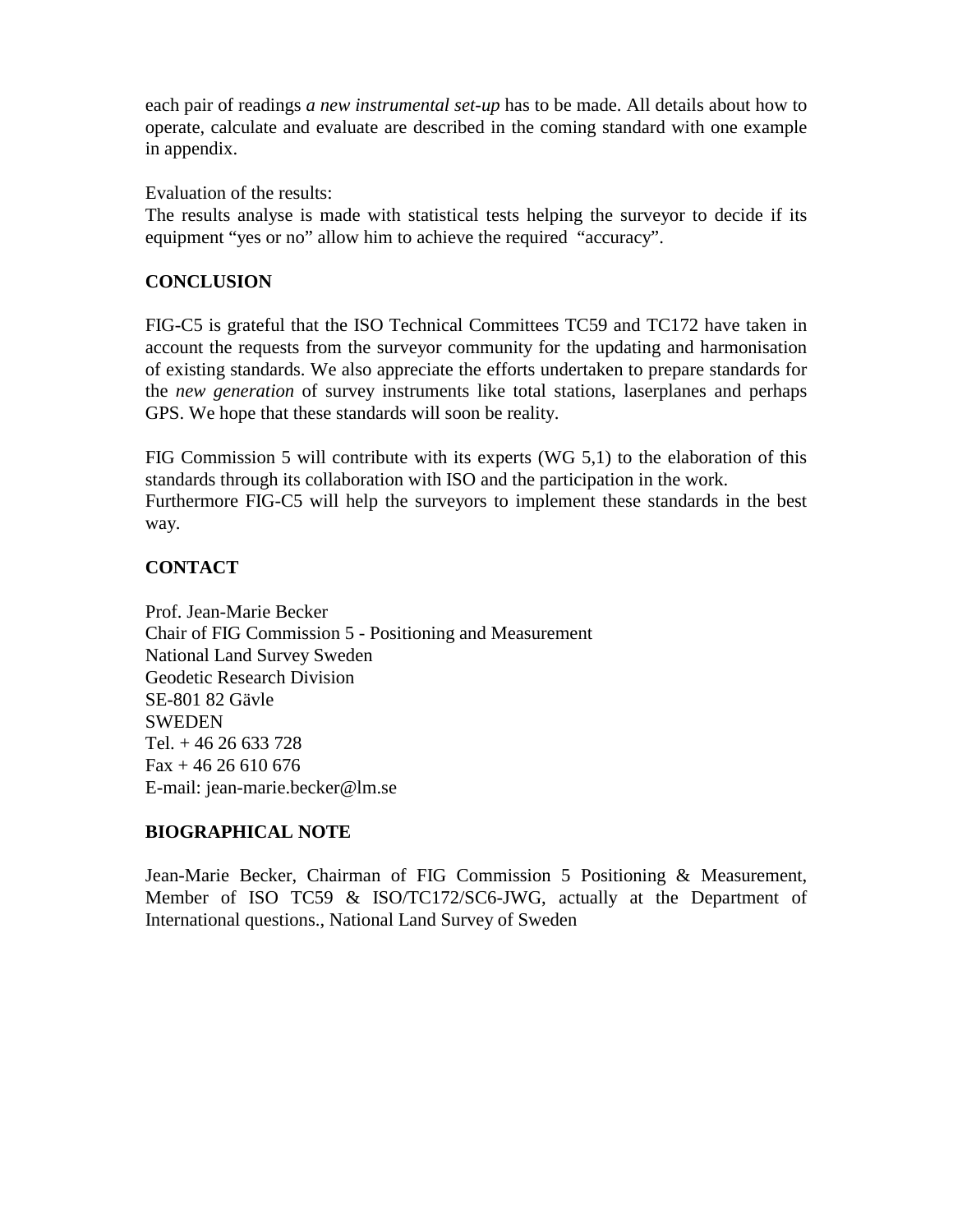#### **ANNEX 1**

#### **1 - EXAMPLE FOR SIMPLIFIED TEST METHOD**

(All observations are in metres, calculations in mm)

|                |           | <b>Instrument No:</b><br>2739<br><b>Staff A A</b><br>10AA |                    |                | Type:<br><b>NA 3003</b><br><b>Staff B</b> |                      | Operator:<br><b>HR</b> | Date: 2001-01-10 |                |                      |                |  |  |
|----------------|-----------|-----------------------------------------------------------|--------------------|----------------|-------------------------------------------|----------------------|------------------------|------------------|----------------|----------------------|----------------|--|--|
|                |           |                                                           |                    |                | <b>No:10B</b>                             |                      |                        |                  |                | Weather: Sunny, -5 C |                |  |  |
| Backward= 30 m |           |                                                           | Forward= 30 m      |                |                                           |                      | Backward= 10 m         |                  | Forward=       | 50 <sub>m</sub>      |                |  |  |
| $\mathbf{1}$   | (12)      | $\overline{2}$                                            | 3                  | $\overline{4}$ | 5                                         | 6                    | $\tau$                 | 8                | $\mathbf{Q}$   | 10                   | 11             |  |  |
|                | Set Up No |                                                           | Backw Forward      | $dn=$          | $V =$                                     |                      | Backward               | Forward          | $d' =$         | $v' =$               |                |  |  |
|                |           | ard<br>rbn                                                | ran                | rbn-ran        | $(x)-d$                                   | $v * v$              | rdn                    | rcn              | rdn-rcn        | $d'-(x)$             | $v' * v'$      |  |  |
|                |           | m                                                         | m                  | mm             | mm                                        | mm2                  | m                      | m                | mm             | mm                   | mm2            |  |  |
| 1              | 11        | 1,6978                                                    | 1,551              | 146,80         | $-0.13$                                   | 0,0169               | 1,4737                 | 1,3263           | 147,40         | 0,73                 | 0,5329         |  |  |
| $\overline{c}$ | 12        | 1,6952                                                    | 1,5486             | 146,60         | 0,07                                      | 0,0049               | 1,4711                 | 1,3235           | 147,60         | 0,93                 | 0.8649         |  |  |
| 3              | 13        | 1,6972                                                    | 1,5506             | 146,60         | 0,07                                      | 0,0049               | 1,4824                 | 1,3351           | 147,30         | 0,63                 | 0,3969         |  |  |
| 4              | 14        | 1,6957                                                    | 1.549              | 146,70         | $-0,03$                                   | 0.0009               | 1,4837                 | 1,3366           | 147,10         | 0,43                 | 0,1849         |  |  |
| 5              | 15        | 1,6988                                                    | 1,5521             | 146,70         | $-0.03$                                   | 0,0009               | 1,4894                 | 1,3427           | 146,70         | 0,03                 | 0,0009         |  |  |
| 6              | 16        | 1.6958                                                    | 1.5492             | 146.60         | 0,07                                      | 0.0049               | 1.4937                 | 1,3471           | 146.60         | $-0.07$              | 0.0049         |  |  |
| 7              | 17        | 1,6998                                                    | 1,5531             | 146,70         | $-0.03$                                   | 0,0009               | 1,4982                 | 1,3509           | 147,30         | 0,63                 | 0,3969         |  |  |
| 8              | 18        |                                                           |                    |                |                                           | $\ddot{\phantom{a}}$ |                        |                  |                |                      | $\blacksquare$ |  |  |
| 9              | 19        |                                                           |                    |                |                                           | $\cdot$              |                        |                  |                |                      | $\bullet$      |  |  |
| 10             | 20        | 1,7041                                                    | 1,5574             | 146,70         | $-0.03$                                   | 0,0009               | 1,4948                 | 1,3469           | 146,90         | 0,23                 | 0,0529         |  |  |
|                |           |                                                           | Sum $(S) = 1466.7$ |                | $Sum(v * v)$                              | 0,0410               |                        | $Sum(S')=$       | 1470,60        | $Sum(v'*v')=$        | 2.584          |  |  |
|                |           |                                                           | $Mean =$           | 146,67         | $s=$                                      | 0,0675               |                        |                  | Mean= $147,06$ | $s' = 0,508$         |                |  |  |

#### **Calculation and Results**

The arithmetic mean of the differences from  $(2) - (3)$  with equal sighting lengths give us the true value of the height difference between points A and B:  $\Rightarrow$  dH1 = 146,67 mm The arithmetic mean from the differencies  $(7) - (8)$  correspond to the height difference with maximal inequality in sight length 10 and 50 meters. This value dH2 is =  $147.06$  mm

The control by sums from column (5) and (10) gives zero

The difference between dH1 – dH2 = 146, 67 - 147, 06 mm **=** - 0, 39 mm

This difference (-0,39mm) is bigger than  $2.5x$  s =  $2.5 \times 0.068 = 0$ , 17mm and the conclusion is that this value is too large. The precision of the level (equipment) is not within the permissible error limits. In this case we have firstly to check the collimation error according the user manual and therafter probably to reduce the maximum sight length or to work with more equal sight lengths..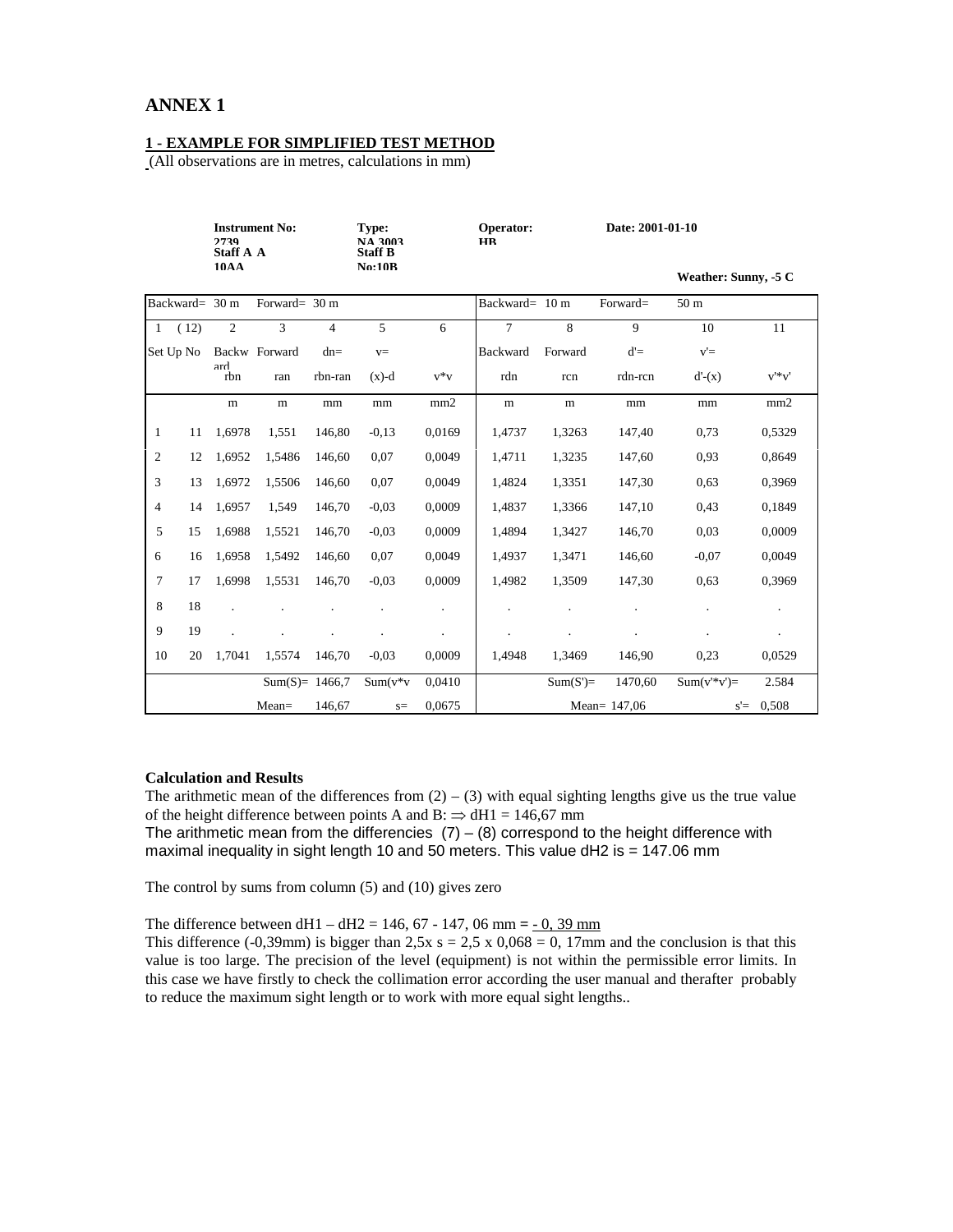#### **ANNEX 2**

#### **2 -Full test method**

| <b>Instrument No:</b>     |                |         | NA3003<br>Type:      |          |             | Operator: HB   |                          |             |                      | Date: 28 Nov.<br>1997 |           |          | <b>NLS</b>           |           |            |  |
|---------------------------|----------------|---------|----------------------|----------|-------------|----------------|--------------------------|-------------|----------------------|-----------------------|-----------|----------|----------------------|-----------|------------|--|
| 2739<br>Staff A No: 10A   |                |         | Staff B: 10B         |          |             |                | Weather: Sunny, -<br>5 C |             |                      |                       |           |          |                      |           |            |  |
| Set Back.= $30 \text{ m}$ |                |         | For.= $30 \text{ m}$ |          |             | Set 2          | $B=27$ m                 |             | $F=33$               | Set 3                 |           | $B=45$ m |                      | $F=50$    |            |  |
| 1                         | $\overline{c}$ | 3       | $\overline{4}$       | 5        | 6           | $\overline{7}$ | 8                        | 9           | 10                   | 11                    | 12        | 13       | 14                   | 15        | 16         |  |
| Set<br>I In               | Back           | For.    | $dn=$                | $V =$    |             | Back           | For.                     | $d' =$      | $v' =$               |                       | Back      | For.     | $d' =$               | $v'' =$   |            |  |
| No                        | rbn            | ran     | rbn-ran              | $(x)-dn$ | $v * v$     | rdn            | rcn                      | rdn-rcn     | $d'-(x)$             | $v' * v'$             | rfn       | ren      | rfn-ren              | $d''-(x)$ | $v''^*v''$ |  |
|                           | m              | m       | mm                   | mm       | mm2         | m              | m                        | mm          | mm                   | mm2                   | ${\bf m}$ | m        | mm                   | mm        | mm2        |  |
| $\mathbf{1}$              | 1,5157         | 1,2978  | 217,9                | 0,060    | 0,004       |                | 1,6105 1,3928            | 217,7       | $-0,2600$ $0,0676$   |                       | 1,3893    | 1,1710   | 218,3                | 0,340     | 0,116      |  |
| 2                         | 1,5166         | 1,2986  | 218,0                | $-0.040$ | 0,002       |                | 1,6143 1,3967            |             | 217,6 -0,3600 0,1296 |                       | 1,3895    | 1,1711   | 218,4                | 0,440     | 0,194      |  |
| 3                         | 1,5275         | 1,3093  | 218,2                | $-0,240$ | 0,058       |                | 1,6151 1,3973            |             | 217,8 -0,1600 0,0256 |                       | 1,3833    | 1,1649   | 218,4                | 0,440     | 0,194      |  |
| $\overline{4}$            | 1,5273         | 1,3092  | 218,1                | $-0,140$ | 0.020       |                | 1,6158 1,3982            |             | 217,6 -0,3600 0,1296 |                       | 1,3885    | 1,1705   | 218,0                | 0,040     | 0,002      |  |
| 5                         | 1,5303         | 1,3125  | 217,8                | 0,160    | 0,026       |                | 1,6144 1,3966            |             | 217,8 -0,1600 0,0256 |                       | 1,3917    | 1,1739   | 217,8                | $-0.160$  | 0,026      |  |
| 6                         | 1,5401         | 1,3223  | 217,8                | 0,160    | 0,026       |                | 1,6150 1,3969            | 218,1       | 0,1400 0,0196        |                       | 1,3943    | 1,1763   | 218,0                | 0,040     | 0,002      |  |
| 7                         | 1,5431         | 1,3249  | 218,2                | $-0,240$ | 0,058       |                | 1,6106 1,3928            |             | 217,8 -0,1600 0,0256 |                       | 1,4029    | 1,1848   | 218,1                | 0,140     | 0,020      |  |
| 8                         | 1,5476         | 1,3298  | 217,8                | 0,160    | 0,026       | 1,6129         | 1,3949                   | 218,0       | 0,0400 0,0016        |                       | 1,4036    | 1,1855   | 218,1                | 0,140     | 0,020      |  |
| 9                         | 1,5399         | 1,3222  | 217,7                | 0,260    | 0,068       | 1,6089         | 1,3910                   | 217,9       | $-0,0600$ $0,0036$   |                       | 1,4074    | 1,1892   | 218,2                | 0,240     | 0,058      |  |
| 10                        | 1,5327         | 1,3146  | 218,1                | $-0,140$ | 0,020       |                | 1,6119 1,3938            | 218,1       | 0,1400 0,0196        |                       | 1,4085    | 1,1903   | 218,2                | 0,240     | 0,058      |  |
| 11                        | 1,4957         | 1,2779  | 217,8                | 0,160    | 0,026       |                | 1,6061 1,3883            |             | 217,8 -0,1600 0,0256 |                       | 1,4092    | 1,1911   | 218,1                | 0,140     | 0,020      |  |
| 12                        | 1,5037         | 1,2857  | 218,0                | $-0,040$ | 0,002       |                | 1,6013 1,3834            |             | 217,9 -0,0600 0,0036 |                       | 1,4163    | 1,1983   | 218,0                | 0,040     | 0,002      |  |
| .                         | .              |         |                      |          |             | .              |                          |             |                      | .                     | .         |          |                      |           | .          |  |
| .                         |                |         |                      |          |             | .              |                          |             |                      |                       |           |          |                      |           | .          |  |
| 20                        | 1,4988         | 1,2809  | 217,9                | 0,060    | 0,004       |                | 1,6046 1,3868            |             | 217,8 -0,1600 0,0256 |                       | 1,4116    | 1,1935   | 218,1                | 0,140     | 0,020      |  |
|                           |                | $Sum =$ | 4359.2               | $V.V =$  | 0,538       |                |                          | Sum= 4356.7 | $v'$ . $v'$ =        | 0,738                 |           | $Sum =$  | 4363,2 $v$ ". $v$ "= |           | 1,383      |  |
|                           |                |         | Mean= $217,96$       |          | $s = 0.168$ |                | Mean= $217,84$           |             | $s' =$               | 0,192                 |           |          | Mean= $218.16$       | $s' =$    | 0,263      |  |

#### **Calculations and Results from full test method**

In this table we made the following measurements with each 20 set-ups:

- Firstly with equal sight lengths of 30 meters Backward and Forward
- Secondly unequal sight lengths within a variation of 10% around 30 m: 27 and 33m
- Thirdly we choose an application with longer distances around 50m: 45 and 50m

The results are as follow:

The arithmetic mean from the first set of measurements with equal distances (30m & 30m) is dH1 = 217,96 mm this value can also be considered as the true value of the height difference between A and B The arithmetic mean from the second set of measurements  $(27m \& 33m)$  is  $dH2 = 217.83$  mm

The arithmetic mean from the third set  $(45m \& 50m)$  is  $dH3 = 218.16$  mm

The sums of  $(5)$ ,  $(10)$  and  $(15)$  are equal to zero

The differencies between dH1, dH2 and dH3 are less than < 0.33 mm.